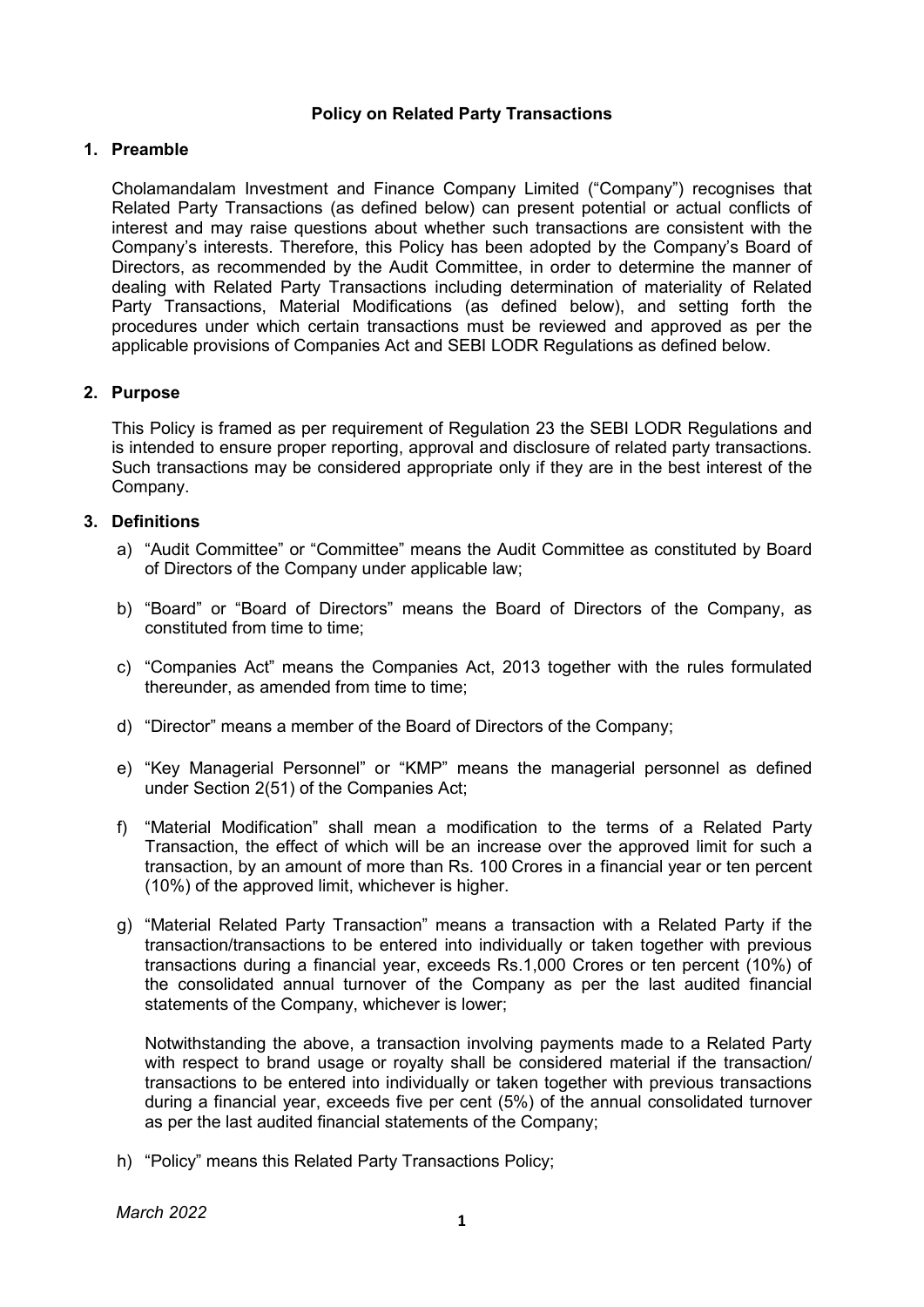- i) 'Promoter' and 'Promoter Group' shall have the meaning assigned to it under the SEBI (Issue of Capital and Disclosure Requirements) Regulations, 2018 or any amendment thereof;
- j) "Related Party" means a related party as defined under Regulation 2(1)(zb) of SEBI LODR Regulations, as amended from time to time;
- k) "Related Party Transaction" means a transaction as defined under Regulation 2(1)(zc) of SEBI LODR Regulations, as amended from time to time;
- l) "Relative" means a relative as defined in Section 2(77) of the Companies Act.
- m) "SEBI LODR Regulations" means the Securities and Exchange Board of India (Listing Obligations and Disclosure Requirements) Regulations, 2015 as amended from time to time.
- n) "Subsidiary" means a subsidiary as defined in section 2(87) of the Companies Act.

Any other term not defined herein shall have the same meaning as defined in the Companies Act or SEBI LODR Regulations.

### 4. Manner of dealing with Related Party Transactions

All Related Party Transactions and subsequent Material Modifications shall require prior approval of the Audit Committee unless otherwise specifically exempted in accordance with this Policy.

Only those members of the Audit Committee, who are Independent Directors, shall approve Related Party Transactions.

#### a. Identification / monitoring mechanism of potential Related Party and Transactions

The Company shall identify the Related Parties and the transactions with the Related Parties as follows:

- i. Every Director and Key Managerial Personnel shall be responsible for providing to the Board or the Audit Committee, a list of his/her related parties, at the time of his/her appointment, on an annual basis and whenever there is a change in the information already submitted.
- ii. The list of Promoters and Promoter Group shall be as per disclosure/s under the SEBI (Issue of Capital and Disclosure Requirements) Regulations, 2018 as amended from time to time.
- iii. Each Subsidiary of the Company shall provide its list of Related Parties and changes therein to the Company promptly.
- iv. The Company shall review and update the list of Related Parties on a regular basis and changes, if any, shall be considered as soon as possible.

The Company shall put in place an appropriate monitoring mechanism to track all the transactions with Related Parties which may inter alia include the following:

i. The Company shall maintain an up to date database of Related Parties including their PAN or any other unique identity number.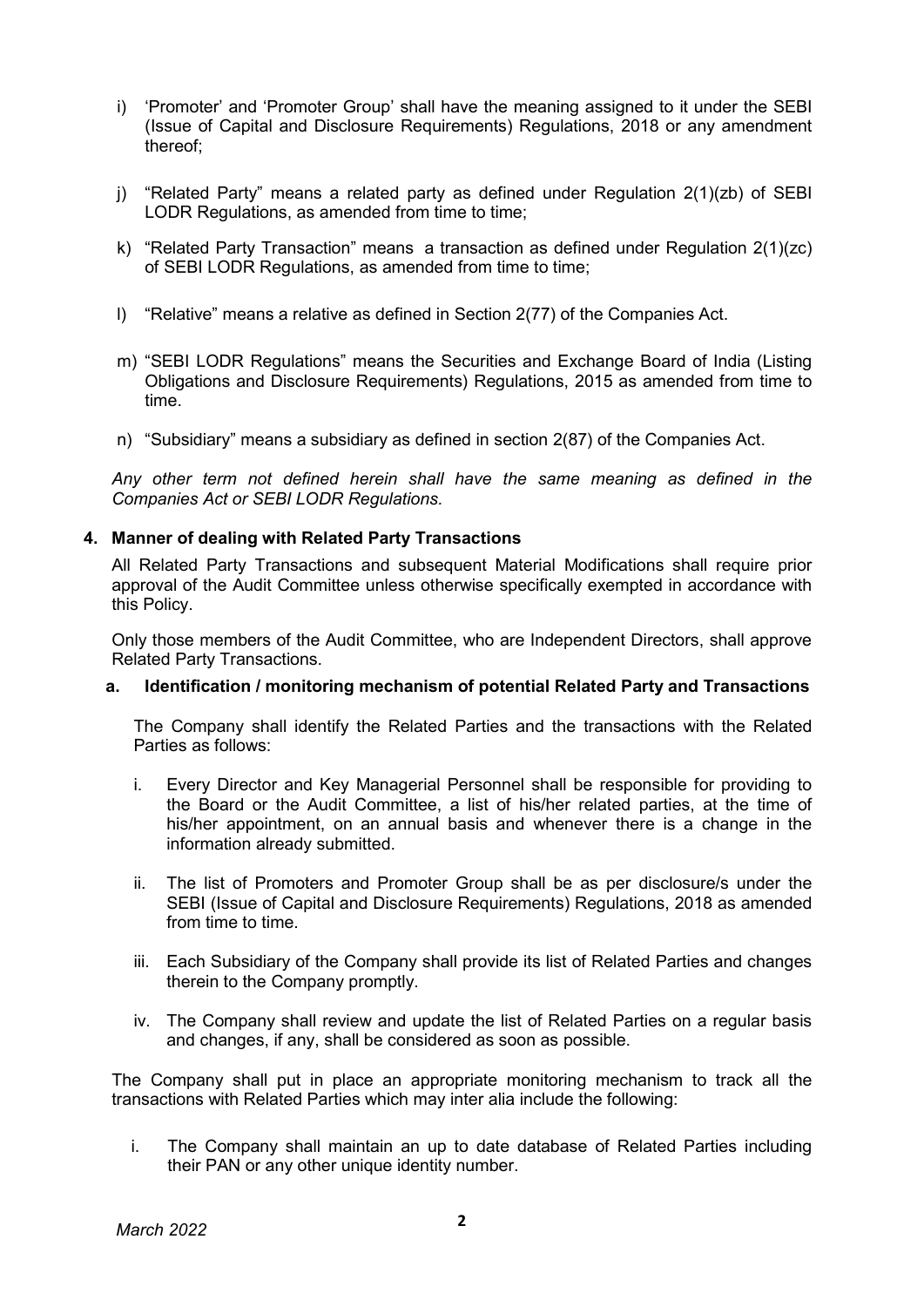- ii. The Company shall put in place a process to assess all the potential transactions with Related Parties ahead of the transactions and seek necessary approvals from the Audit Committee/ Board/shareholders as the case may be.
- iii. The Chief Financial Officer (CFO) of the Company will determine and assess whether the transaction/s constitute a Related Party Transaction and seek necessary approvals prior to the transactions.
- iv. All transactions with Related Parties shall be tracked using an unique identity number.
- v. Such transactions shall be flagged for further evaluation/ monitoring and compliance of this Policy.

# b. Review and approval of Related Party Transactions

### (i) Approval of Audit Committee

- a. Subject to the omnibus approval process under Regulation 23(3) of the SEBI LODR Regulations, all Related Party Transactions and subsequent Material Modifications shall require prior approval of the Audit Committee.
- b. A Related Party Transaction to which the Subsidiary of the Company is a party, but the Company is not a party, shall require prior approval of the Audit Committee of the Company, if the value of such transaction whether entered into individually or taken together with previous transactions during a financial year exceeds the threshold limits specified under Regulation 23(2) of SEBI LODR Regulations, as amended from time to time.
- c. Where any member of Audit Committee / Director is interested in any contract or arrangement with a Related Party, such member / Director shall not be present at the meeting during discussions on the subject matter of the resolution relating to such contract or arrangement.

# (ii) Approval of the Board of Directors

### The following transactions shall require approval of the Board duly recommended by the Audit Committee:

- a. All transactions with Related Parties specified under Section 188 of the Companies Act, which are not in ordinary course of business or not at arm's length, or both.
- b. All transactions with Related Parties which are required to be placed before the shareholders for approval under the Companies Act or SEBI LODR Regulations.

#### (iii) Approval of the shareholders

- a. All Material Related Party Transactions and any subsequent Material Modifications made thereto shall require prior approval of the shareholders through a resolution and all the Related Parties shall not vote to approve such resolutions whether the entity is a Related Party to the particular transaction or not.
- b. All Related Party Transactions specified under Section 188 of the Companies Act, which are not in ordinary course of business or not on arm's length basis and exceed the threshold limits specified thereunder shall require prior approval of the shareholders through a resolution and voting restrictions for this purpose would be governed by the Companies Act and SEBI LODR as amended from time to time.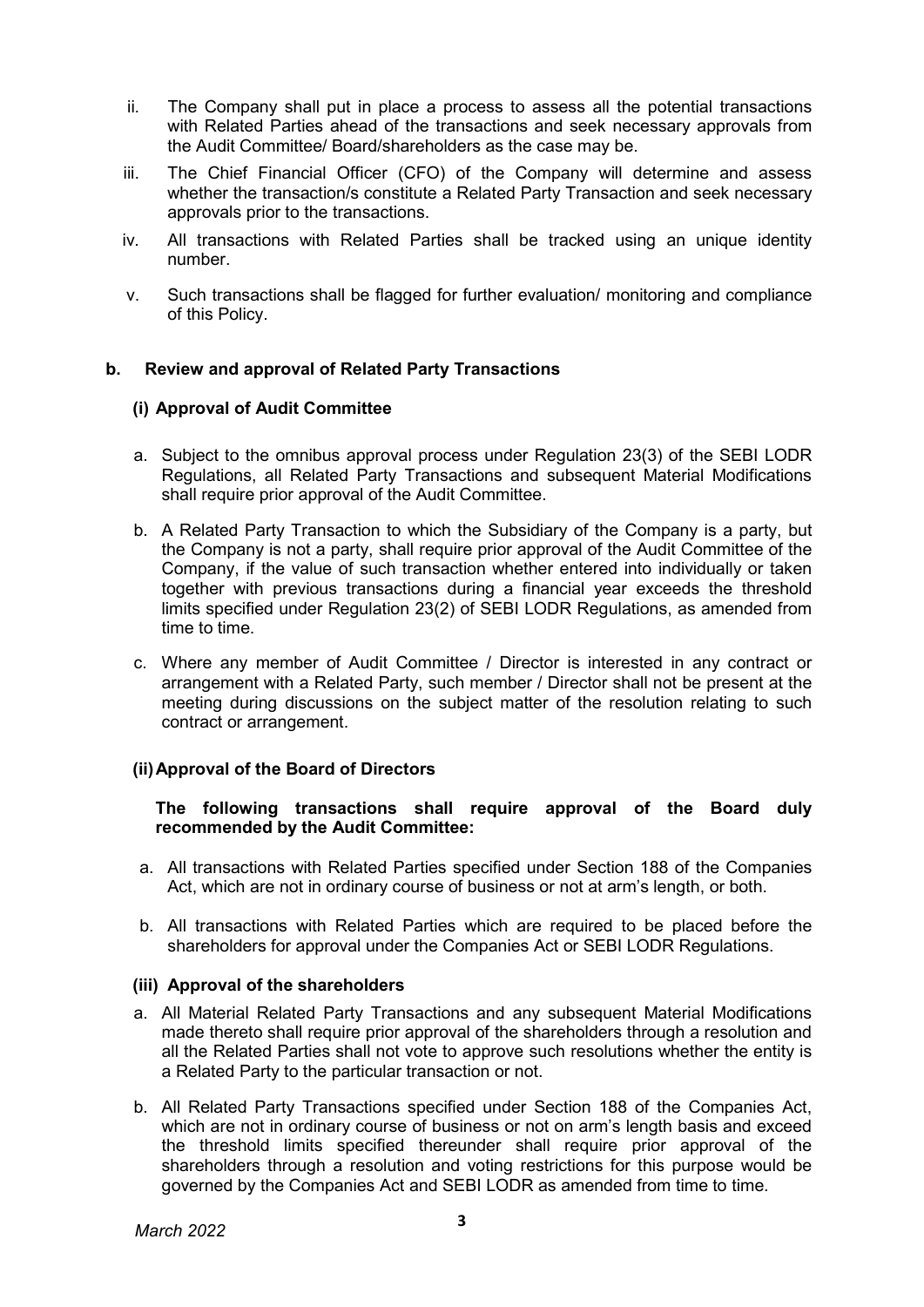### 5. Procedure for approving Related Party Transactions and Material Modifications

The Audit Committee/Board/shareholders shall be provided with the material facts of such Related Party Transactions and such information as specified under the Companies Act or SEBI LODR Regulations or any notifications / circulars issued in this regard, as amended from time to time, and the Audit Committee/Board will determine whether to approve such Related Party Transactions or not. Further, the Audit Committee / Board, as the case may be, is entitled to seek the assistance of any employee of the Company or its Subsidiaries or one or more independent experts of its choice at the expense of the Company or its Subsidiaries.

In assessing a Related Party Transaction, the Company and the Audit Committee shall consider such factors as it deems appropriate, including without limitation –

- a. the business reasons for the Company to enter into the Related Party Transaction;
- b. the commercial reasonableness of the terms of the Related Party Transaction;
- c. the materiality of the Related Party Transaction to the Company or its Subsidiaries;
- d. whether the terms of the Related Party Transaction are fair to the Company or its Subsidiaries and on the same basis as would apply if the transaction did not involve a Related Party;
- e. the extent of the Related Party's interest in the Related Party Transaction;
- f. abuse of position on account of conflict of interest and non-arm's length dealings which are beneficial to the Related Party but detrimental to the other stakeholders.

### 6. Related Party Transactions that do not require approval:

The following Related Party Transactions do not require approval of Audit Committee/Board/ shareholders, as the case may be:

- i. Any transaction including subsequent Material Modification entered into between (i) the Company and its wholly owned Subsidiary or (ii) between two wholly owned Subsidiaries, whose accounts are consolidated with the Company and placed before the shareholders at the general meeting for approval.
- ii. Any Related Party Transaction including subsequent modifications, entered into by a listed Subsidiary of the Company, which is required to comply with Regulation 15(2) and Regulation 23 of SEBI LODR Regulations, provided the Company is not a party to such transaction.
- iii. Any transaction in respect of a resolution plan approved under section 31 of the Insolvency Code, subject to the event being disclosed to the recognized stock exchanges within the prescribed timeline.

#### Mechanism for determining ordinary course of business and arm's length basis:

#### Ordinary course of business:

All transactions or activities that are necessary, normal and incidental to the business of the Company shall be deemed to be in the ordinary course of business. These may also be common practices and customs of commercial transactions.

To decide whether an activity which is carried on by the business is in the 'ordinary course of business', the following factors may inter alia be considered:

- a. Whether the activity is covered in the objects clause of the Memorandum of Association.
- b. Whether the activity is in furtherance of the business.
- c. Whether the activity is normal or otherwise routine for the particular business (i.e. activities like advertising, staff training, etc.).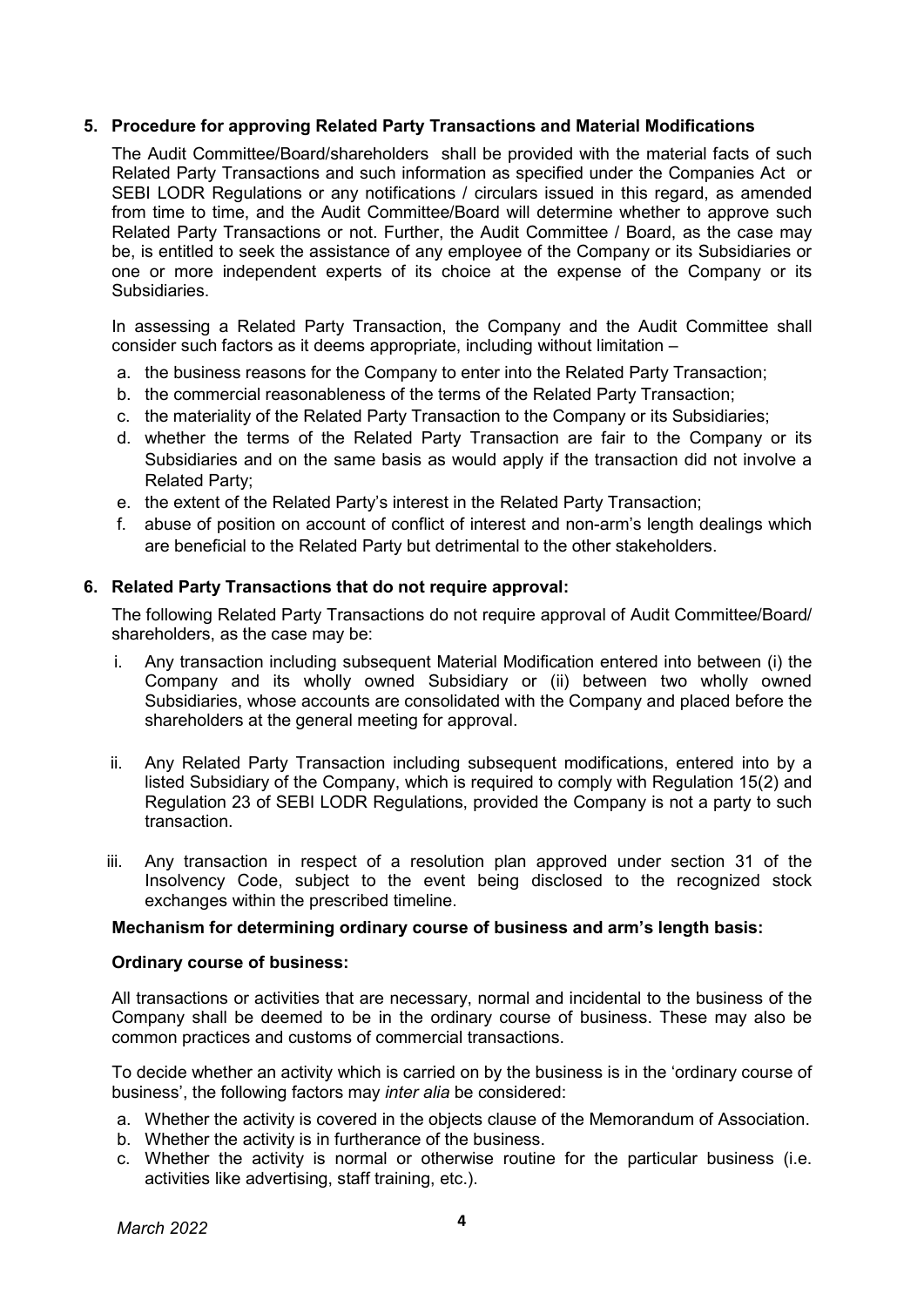- d. Whether the activity is repetitive/ frequent.
- e. Whether the income, if any, earned from such activity/transaction is treated as business income in the company's books of account.
- f. Whether the transactions are common in the particular industry.
- g. Whether there is any historical practice to conduct such activities.
- h. The financial scale of the activity with regard to the operations of the business.
- i. Revenue generated by the activity.
- j. Resources committed to the activity.

# Arm's length:

The following guidelines may be used for determining the arm's length basis:

- a. whether the terms of the transaction are fair and would apply on the same basis if the transaction did not involve a Related Party;
- b. whether there are any compelling business reasons to enter into the transaction and the nature of alternative transactions, if any;
- c. whether the transaction would affect the independence of an Independent Director;
- d. whether the transaction poses any consequential potential reputational risk issues;
- e. whether the transaction would present an improper conflict of interest for any Director or KMP, taking into account the size of the transaction, the overall financial position of the Director/KMP or other Related Party, the direct or indirect nature of the Directors', KMPs', or other Related Party's interest in the transaction and the ongoing nature of any proposed relationship.

For determining the arm's length pricing, the Transfer Pricing guidelines issued by the relevant authorities under the provisions of Income-Tax Act 1961 may be used to determine these criteria on a case-to-case basis.

The CFO shall provide a quarterly certification and confirmation to the Audit Committee on the compliance of this Policy including the ordinary course and arm's length aspects of all Related Party Transactions.

# 7. Omnibus approval

# Criteria and the need for granting omnibus approval by the Audit Committee:

- a. The Audit Committee may, in the best interests of the Company and to ensure smooth operations, grant omnibus approval for Related Party Transactions, proposed to be entered into by the Company which are routine and repetitive in nature and incidental to the general operations of the Company, subject to such criteria/conditions as it may deem fit, further taking into account the justification for needing an omnibus approval. Such approval shall specify the details as required under the Companies Act, SEBI LODR Regulations or any notifications / circulars issued thereunder, as amended from time to time.
- b. The Audit Committee may specify any additional conditions for such determination, as it may deem fit.
- c. The Audit Committee may also grant omnibus approval, without the above details, for unforeseen transaction subject to a value not exceeding Rs.1 crore per transaction.
- d. Such omnibus approvals shall be valid for a maximum period of one year.
- e. The Audit Committee shall review the details of Related Party Transactions entered into by the Company pursuant to such omnibus approvals, on a quarterly basis.